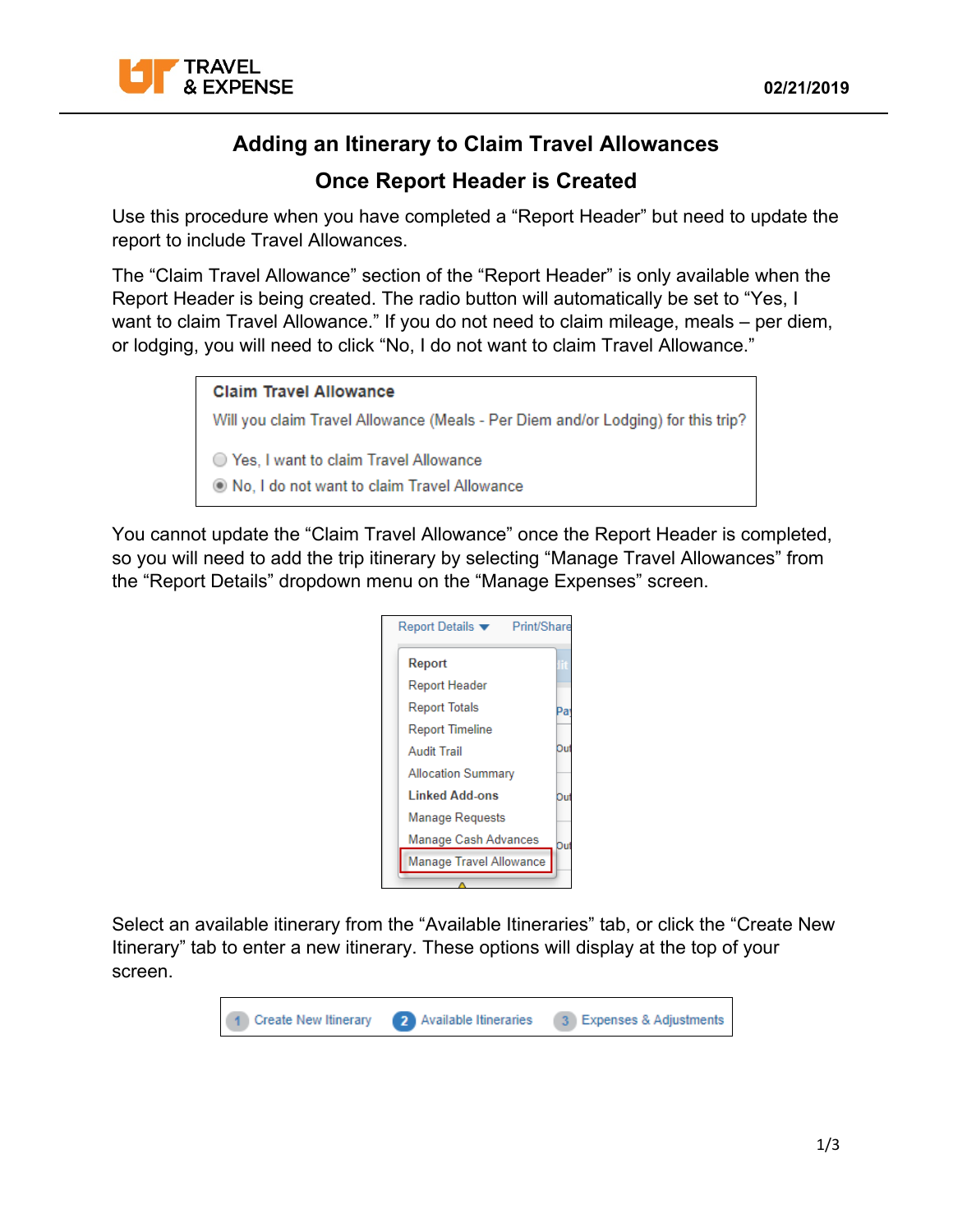

## **Adding an Itinerary to Claim Travel Allowances**

### **Once Report Header is Created**

If you need to create a new itinerary, click the "Create New Itinerary" tab, and use the "New Itinerary Stop" panel to add your departure city, arrival city and the dates of travel.

| New Itinerary Stop  |      |      |
|---------------------|------|------|
| Departure City      |      |      |
|                     |      |      |
| Date                | Time |      |
| <b>E</b>            |      |      |
| <b>Arrival City</b> |      |      |
|                     |      |      |
| Date                | Time |      |
| $\blacksquare$      |      |      |
|                     |      |      |
|                     |      |      |
|                     |      |      |
|                     |      |      |
|                     |      |      |
|                     |      |      |
|                     |      |      |
|                     |      | Save |

If this is a multi-destination trip, you add additional itinerary stops. Once a stop is entered, click **Save**. Saved itinerary stops will populate on the left side of the screen.

| Itinerary Info                              |                                             |                              |  |  |  |  |
|---------------------------------------------|---------------------------------------------|------------------------------|--|--|--|--|
| <b>Itinerary Name</b>                       | Selection                                   |                              |  |  |  |  |
| <b>Test Trip</b>                            | <b>USGSA</b>                                |                              |  |  |  |  |
|                                             |                                             |                              |  |  |  |  |
| Delete Rows<br><b>Add Stop</b>              |                                             |                              |  |  |  |  |
| Departure City $\triangle$                  | <b>Arrival City</b>                         | <b>Arrival Rate Location</b> |  |  |  |  |
| Knoxville, Tennessee<br>02/20/2019 04:00 PM | Nashville, Tennessee<br>02/20/2019 06:30 PM | DAVIDSON COUNTY, US-TN, US   |  |  |  |  |
| Nashville, Tennessee<br>02/22/2019 12:00 PM | Chicago, Illinois<br>02/22/2019 05:00 PM    | COOK COUNTY, US-IL, US       |  |  |  |  |